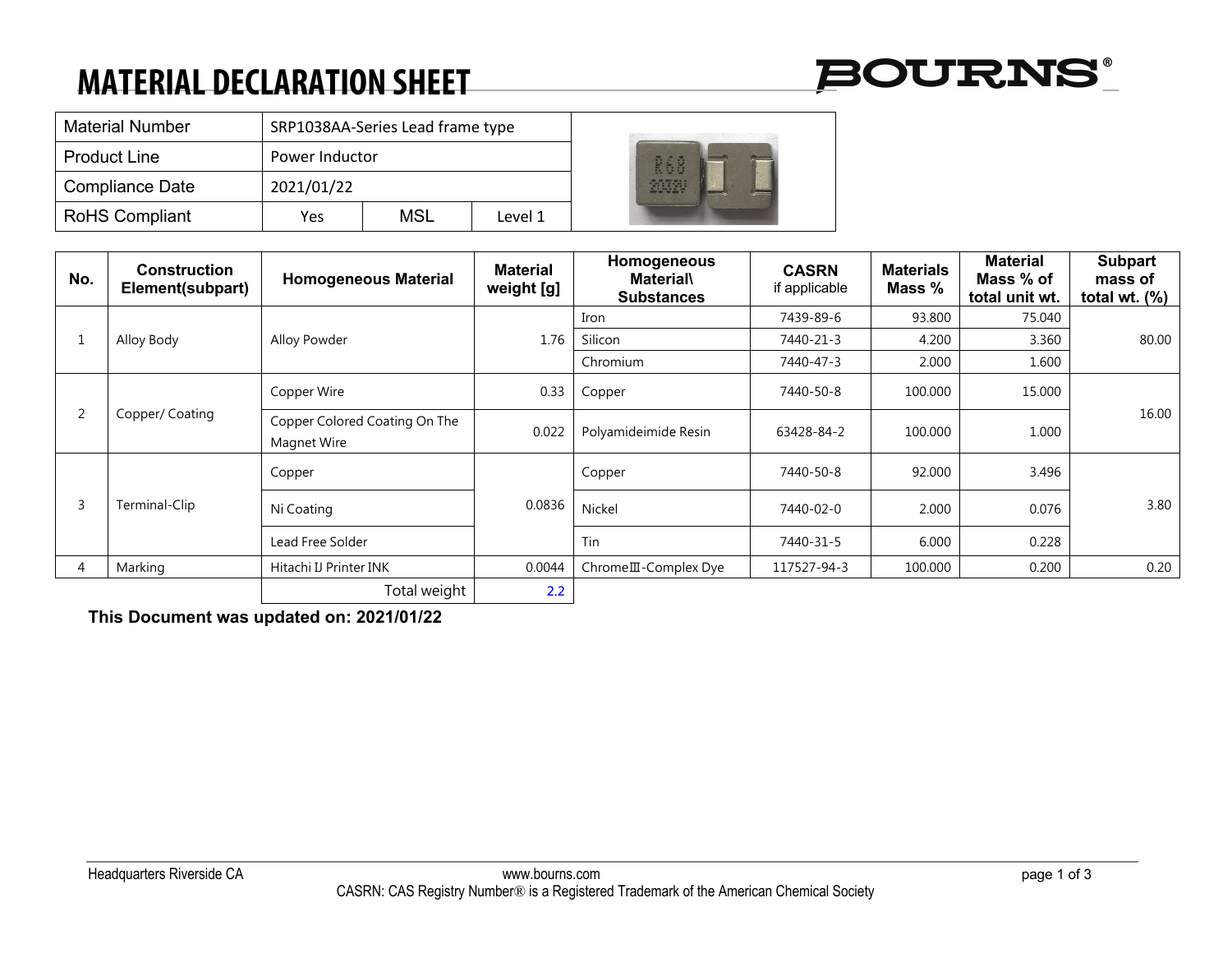## **MATERIAL DECLARATION SHEET**



#### **Important remarks:**

- 1. It is the responsibility of the user to verify they are accessing the latest version.
- **2. (16)**

### **Instructions: Please note, an example of a completed form follows these instructions.**

A Material Declaration sheet is to be completed for each product family or variation of a product family regardless of RoHS compliance status.

The following information is to be placed into the appropriate space on the form:

- 1) Material Group Number (Model number).
- 2) Brief description of the product line (i.e.; Panel Control; Chip Resistor; Line Protection Module, etc.).
- 3) The date the product family was determined to be Rohs compliant, leave blank if no RoHS version is available.
- 4) Yes or No.
- 5) Moisture Sensitivity Rating from J-STD-020C which can be found by going to the Bourns Intranet
	- a. Clicking on "Departments"
	- b. Clicking on "Environmental, Health and Safety"
	- c. Clicking on "Product Compliance Documents"
	- d. Clicking on "JEDEC Standards"
	- e. Clicking on "J-STD-020C" to open; scroll to page 13, table 5.1
- 6) Brief text description of the construction element of the product (i.e.; housing, contact spring, terminal, circuit board, etc.). Place each element on its own line.
- 7) Homogeneous Material Description (i.e.; Nylon, Brass, Stainless steel, etc.) no Proprietary information is to be used.
- 8) The weight, in grams, of the Construction element to four decimal places max.
- 9) The basic constituents of the homogeneous materials (i.e.; for stainless steel it might be carbon, manganese. silicon, chromium, nickel, iron) each constituent on it own line with in the major line of the homogeneous material.
- 10) CAS number for each of the constituent materials. A list of substances currently being used can be found in the Outlook Public folders under RoHS Information.
- 11) The weight of the individual substances from item **(9)** divided by the total Material weight of item **(8)** expressed as a percentage. 3 decimal places max. Ranges are acceptable for Non-Hazardous materials – however, use the average of the range for the percentage calculation. For